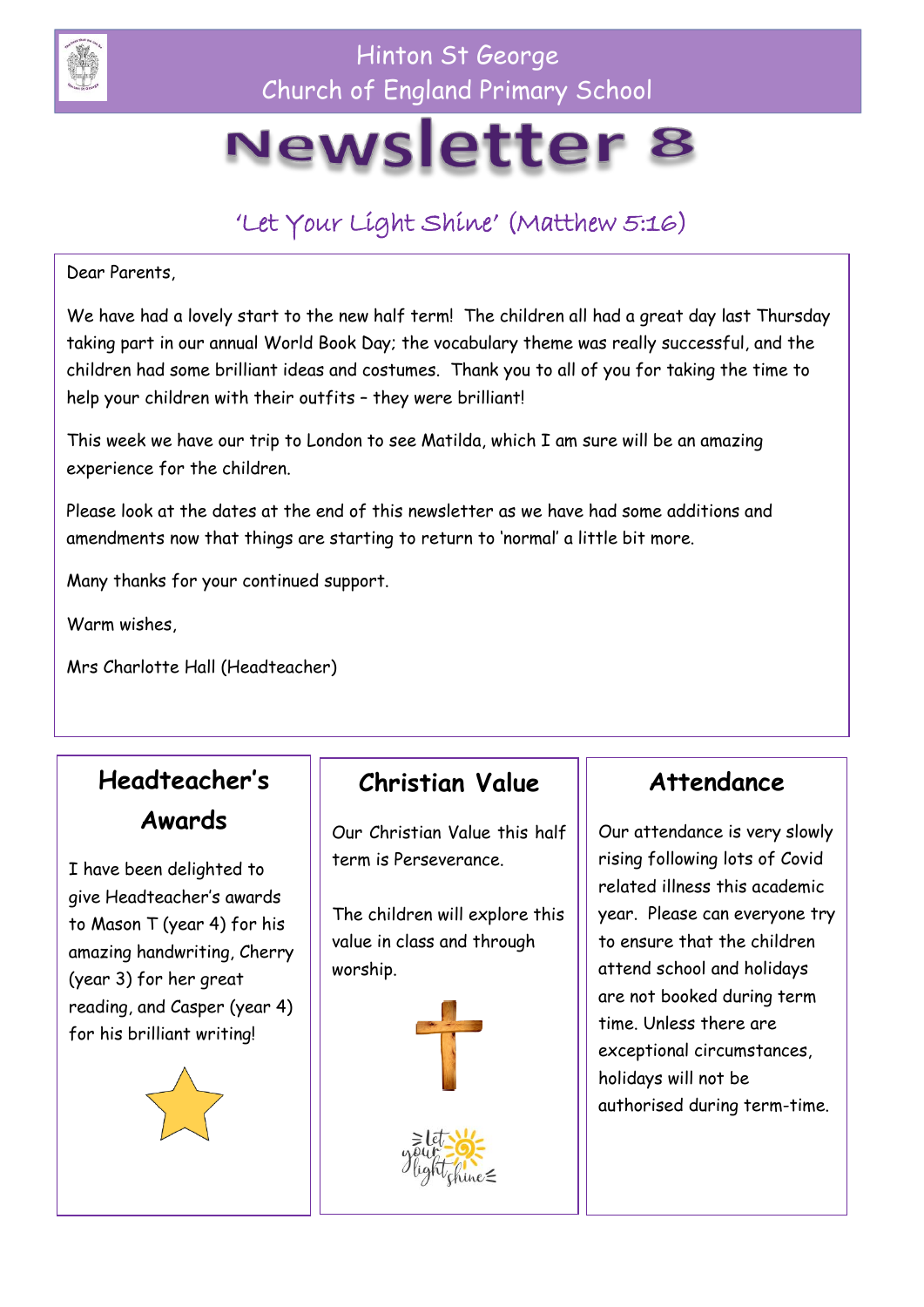

### **World Book Day**

The children had a great day celebrating World Book Day! The vocabulary parade was a highlight, where children shared what they had dressed as and taught us a new word or two. Some of the great new words learnt included furious, sphenopalatine-ganglioneuralgia (the latin word for brain freeze), mythical and murmuration! The children in Sprout Class enjoyed sharing their favourite books with others and taking part in a book quiz. For the children in Key Stage 2, a virtual visit from Michael Rosen was a hilarious highlight!



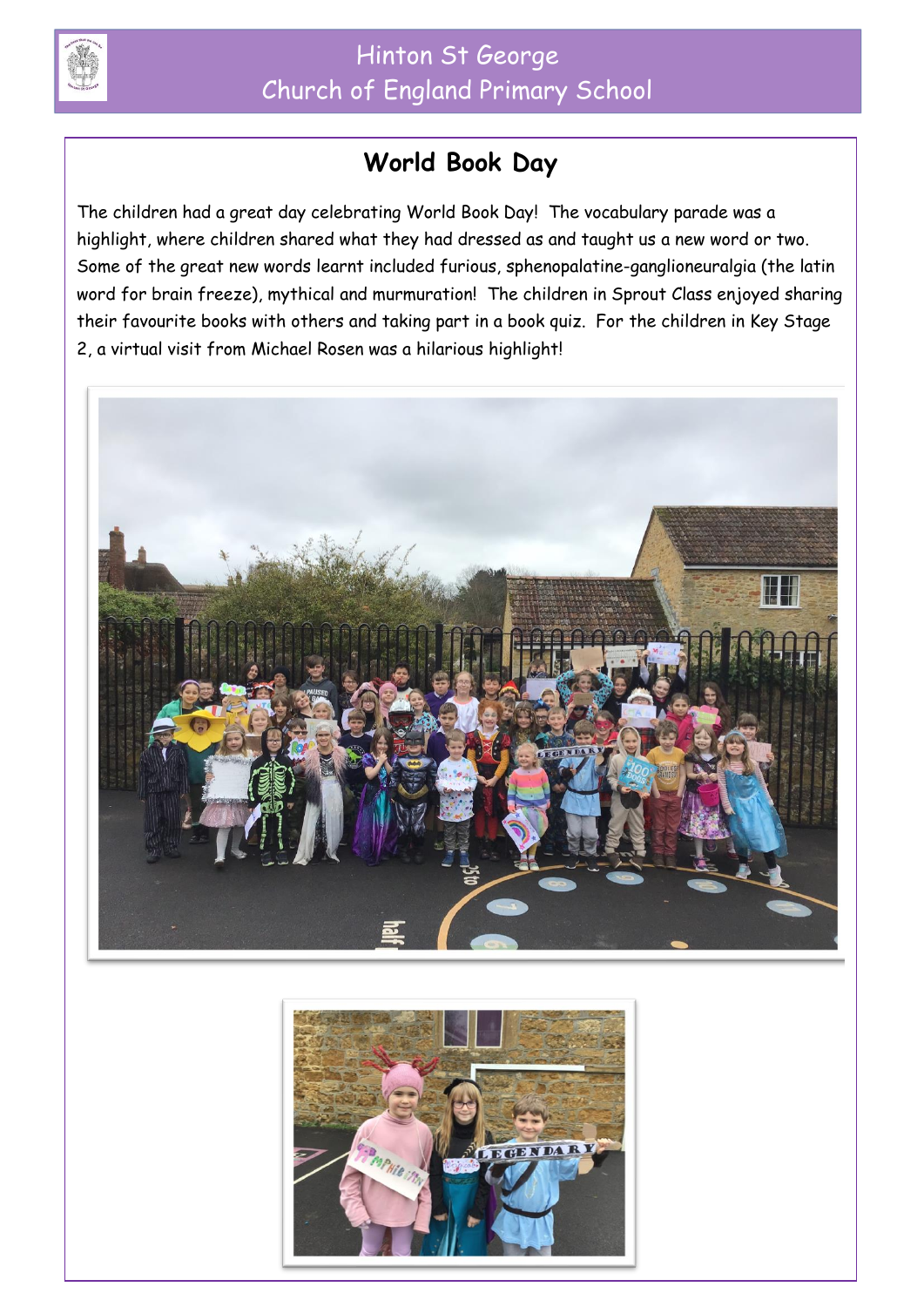

# Hinton St George Church of England Primary School

## **World Book Day**





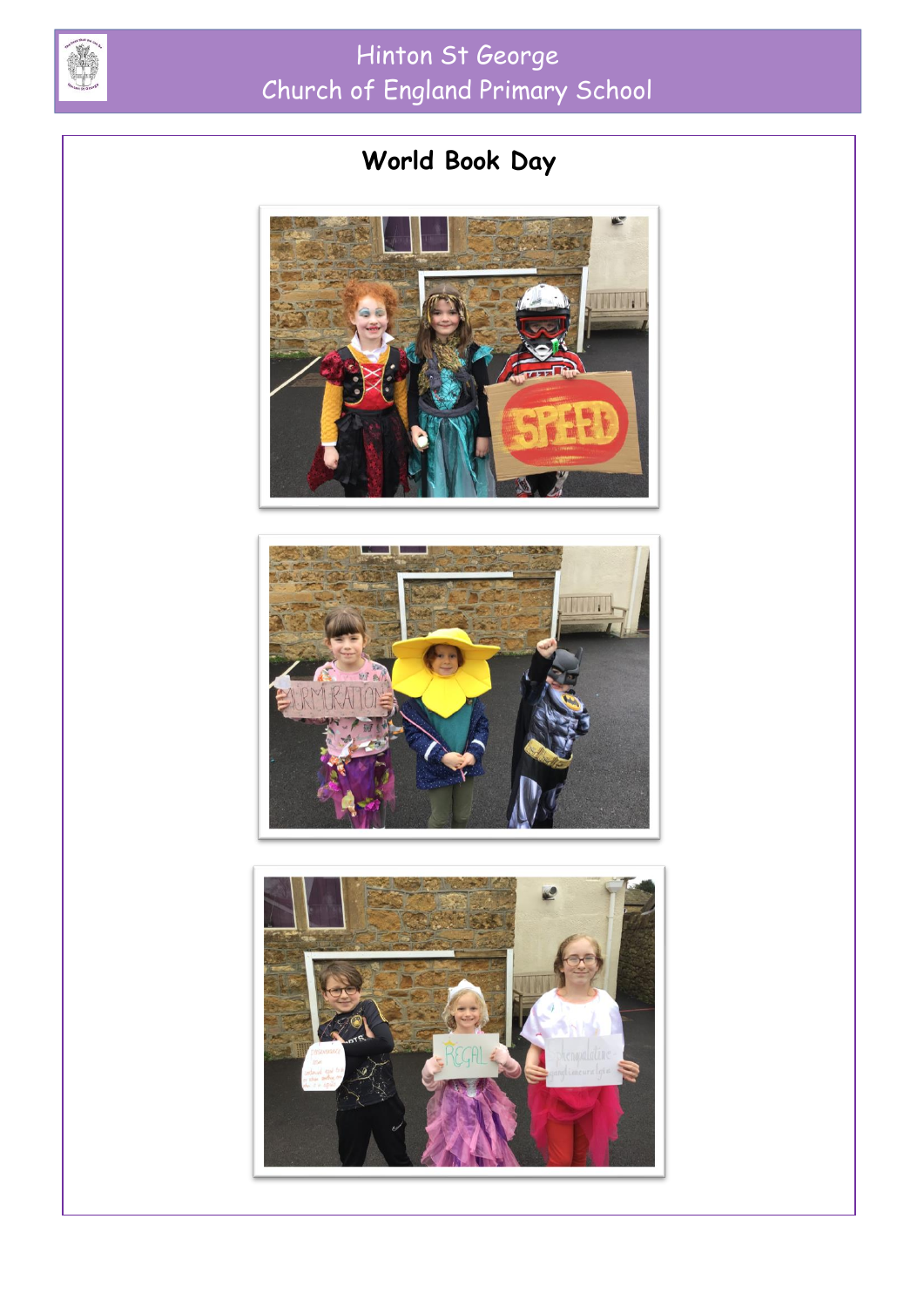

### **Safeguarding**

If you are worried about the safety of any child, then please speak to one of the following members of staff:

**Mrs Charlotte Hall**, Designated Safeguarding Lead, **Mr James Batchelor,** Deputy

Safeguarding Lead, **Mr Adam Cashmore**, Deputy Safeguarding Lead or **Mrs Sarah** 

**McEvansoneya**, Governor responsible for Safeguarding.